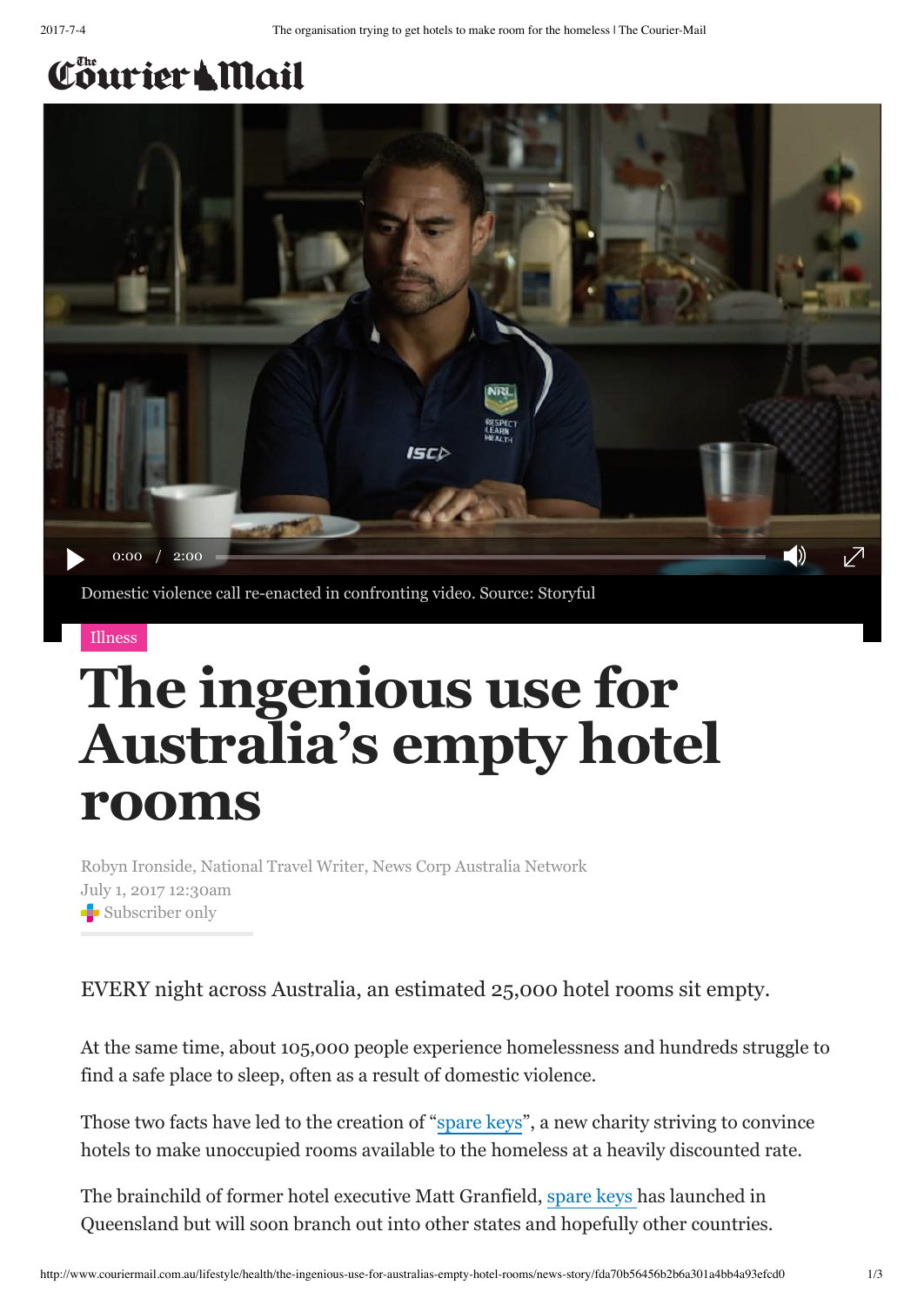"If we can find rooms that are going to be suitable, then it's going to allow more vacancies in crisis accommodation," said Mr Granfield.

"They'd be helping to free up rooms right across the system."



Matt Granfield has started Spare Keys which lobbies hotels to provide rooms for homeless people at a discount rate. Picture: Josh Woning

He said the cost to a hotel for cleaning and servicing a room was generally about \$35 a day less for serviced apartments that were cleaned weekly.

"Some hotels want to do it as part of their corporate responsibility program. For others it's purely benevolent," Mr Granfield said.

But he recognised that [the stigma attached to homeless people](http://www.news.com.au/lifestyle/real-life/news-life/christian-wilkins-opens-up-about-the-abuse-hurled-at-him-during-filthy-rich-and-homeless-filming/news-story/79314874eaeef7032683835429f6fb13) could be off-putting to hotels — with even those who had signed up, reluctant to be identified.

"In many instances, victims of domestic violence are staying in hotels anyway. Hotels are well prepared to deal with those situations and problems are very rare," he said.

CEO of domestic violence help service DV Connect, Diane Mangan, said the [spare keys](http://sparekeys.org/) initiative was "an absolute godsend".

"We spend a fortune on motels, particularly in the summer months. It's about \$80,000 a month (in Queensland alone)," said Ms Mangan.

"What we do need is access to motels and hotels at very minimal cost because the demand for safety is increasing."